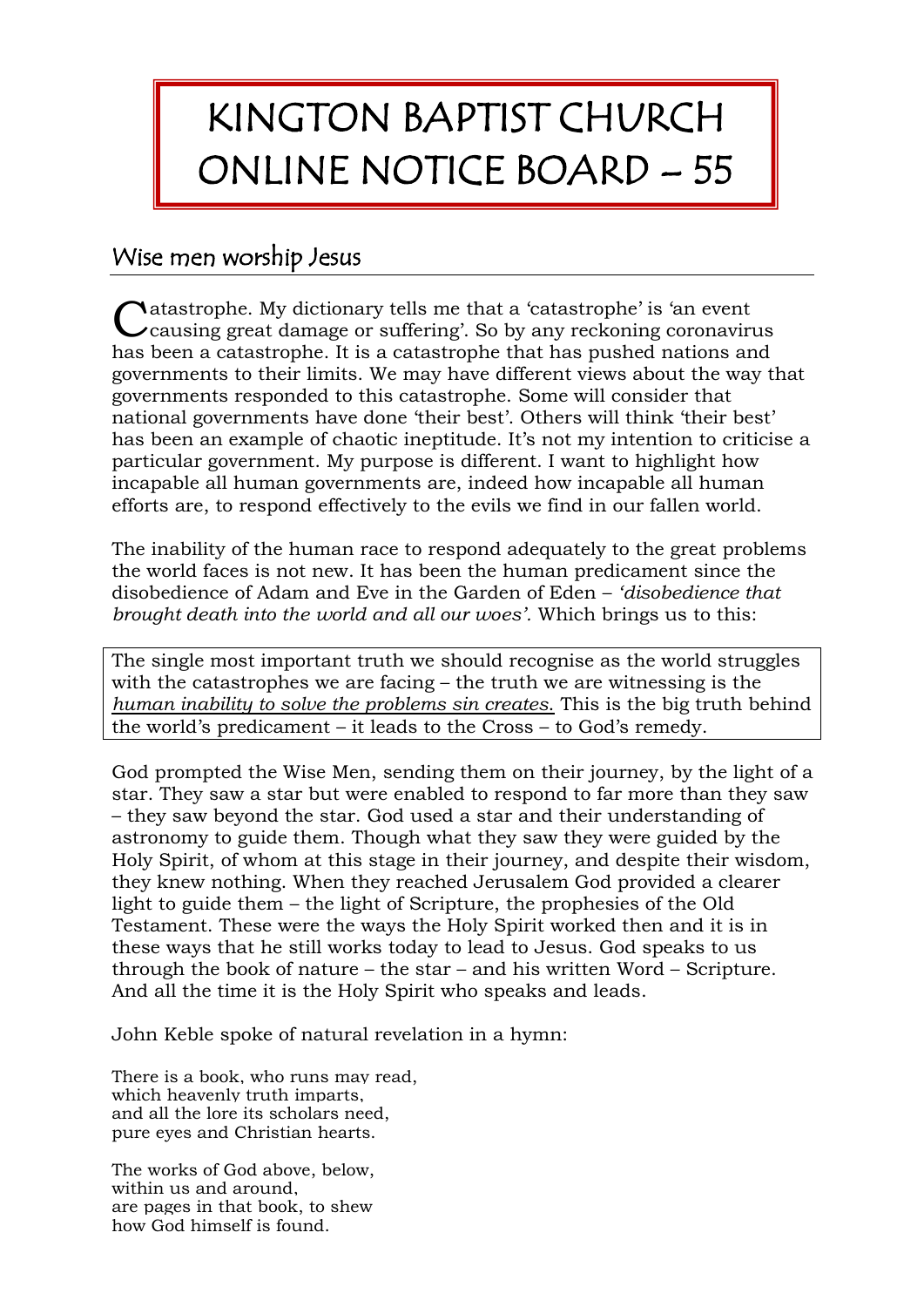Thou, who hast given me eyes to see and love this sight so fair, give me a heart to find out thee, and read thee everywhere.

Sin creates catastrophes. They are plain to see. We hear of them and read of them every day. We see the attempts of governments and human organisations to resolve these catastrophes. Day after day we are presented with eminent Professors and experts whose views and opinions flatly contradict each other and we are expected to deduce from these conflicting views 'the truth'. We are right to ask what successes human organisations and governments have had in eradicating the catastrophes of hunger, homelessness, war, want, inequality, injustice, repression, exploitation, disease and on and on. We hear the Minister of Health tell the nation 'Science will make us free'! Ignoring the fact that many of the worst of our problems have been created by 'science'! But despite such extravagant and disturbing optimism the problems persist. They persist in our own country and throughout the world. Whatever measures are taken they have had little impact in neutralising the effects on the environment and human life of the Serpent's fatal venom. The vaccine has been welcomed but we shouldn't imagine for one moment that a vaccine is the answer to the world's catastrophic problems. Not to mention the challenge of rolling-out this vaccine worldwide, or even country-wide.

God speaks to us through human kindness and human love. But he also speaks to us through human failures and human errors. What then is the answer? Where is a way out of this chaos? Is there a remedy for our foolish thinking and behaviour? Is there a remedy for human sin? Yes. Of course there is!

The wise men found the answer. They were led to the answer. The answer was not found in their human wisdom but in the wisdom of God. They were led by the wisdom of God, through the working of the Holy Spirit, to Jesus, lying in his mother's arms. This is foolishness to the world – but it is in truth the wisdom and power of God. The wise men worshipped him, with hearts filled with indescribable joy. Wise men worship Jesus! And to worship him is to serve him. To serve him is to serve others in the ways he has given us to follow and through the guidance of the Holy Spirit who is with us.

*Where is the wise man? Where is the scholar? Where is the politician of the times? We can see that God has made foolish the wisdom of the world. For since, in the wisdom of God, the world did not know God through wisdom, God decided, through the foolishness of what we preach, to save those who believe. Jews look for signs, others trust in their wisdom, but we proclaim Christ crucified, the Jews stumble at this, others think it's foolish, but to those who are the called, both Jews and Greeks, Christ is the power of God and the wisdom of God. For God's foolishness is wiser than human wisdom, and God's weakness is stronger than human strength.* (1 Corinthians 1.20-25)

*But God, who is rich in mercy, out of the great love with which he loved us even when we were dead through our sins, has made us alive together with Christ. By grace you have been saved! And he raised us up with him and seated us with him in the heavenly places in Christ Jesus, so that throughout all ages he might show the immeasurable riches of his grace in kindness toward us in Christ Jesus. For by grace you have been saved through faith, and this is not your own doing; it is the gift of God. It is not a*